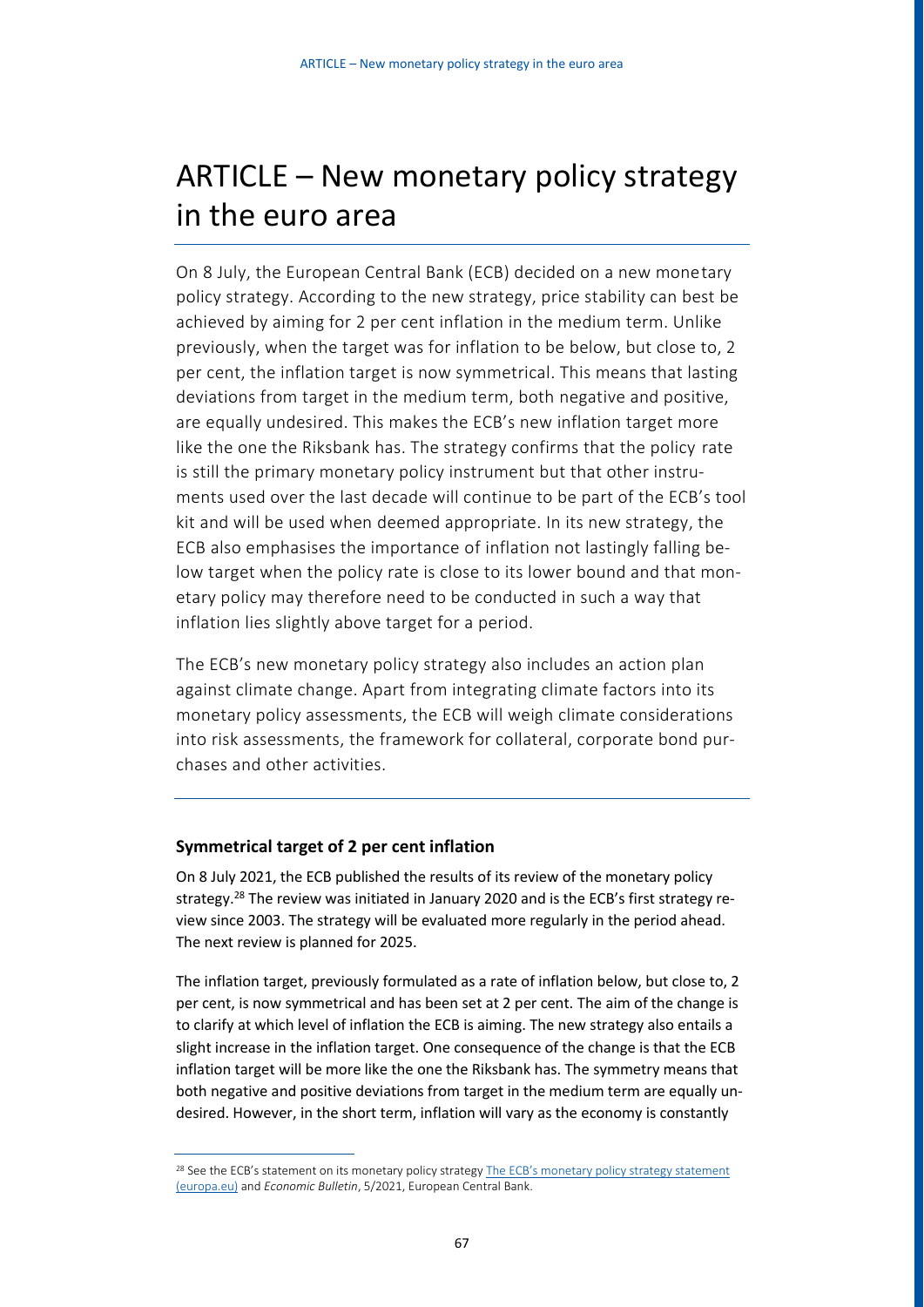being affected by various unexpected shocks that are not fully counteracted by monetary policy. The ECB points out that the inflation target provides a clear anchor for inflation expectations. Well-anchored inflation expectations make price and wage-setting more stable so it becomes easier to maintain price stability in the medium term.

The ECB emphasises the importance of taking account of the marked decline in the global equilibrium real interest rate as this means that the effective lower bound of nominal interest rates will probably limit monetary policy more often. When the interest rate is close to its lower bound, powerful or sustained monetary policy measures are needed to prevent negative deviations from the inflation target from becoming protracted. This could also mean monetary policy being designed so that inflation is moderately above target for a period.

The policy rate remains the primary monetary policy instrument for the ECB. However, other instruments, such as communication of the likely development of the policy rate (known as forward guidance), asset purchases and long-term lending to the banks, will also continue to be part of the ECB toolbox and will be used as appropriate. Above all, this is the case when the policy rate is at or close to its lower bound. The ECB deems that, in such situations, fiscal policy will also play an important part in macroeconomic stabilisation.

### **Costs for living in owner-occupied housing to be included in the HICP**

The harmonised index for consumer prices (HICP) will continue to be the ECB's target variable, but it is recommended that costs for living in owner-occupied housing be included in the HICP going forward. These costs have not previously been included in the HICP, which the ECB sees as a shortcoming as they stand for a relatively large proportion of total household expenditure. However, integrating these costs into the HICP is expected to be a multi-year project and, during this time, the ECB will use preliminary estimates of these costs in its monetary policy assessments. The Riksbank deems that the effects of the change will be relatively small for the measured inflation of the euro area as a whole, but they may vary somewhat over time and from country to country. The Riksbank's target variable CPIF already includes households' costs for living in owner-occupied housing, albeit measured in a different way than that advocated by the ECB (see the article "Different methods of measuring housing costs in the consumer price index").

#### **Financial stability is a prerequisite for price stability**

According to the new strategy, the ECB's monetary policy decisions are to be based on an integrated assessment of all relevant factors, including the proportionality of the decisions. Proportionality means that the intended effects of various monetary policy measures on inflation and the financial conditions are weighed against unintended effects on the real economy and financial systems. The assessment of proportionality also takes into account the uncertainty concerning the effectiveness and side effects of different policy instruments as well as the risk that confidence in the inflation target will deteriorate. The mutual dependency between economic developments, the money supply and other monetary and financial factors shall therefore be analysed